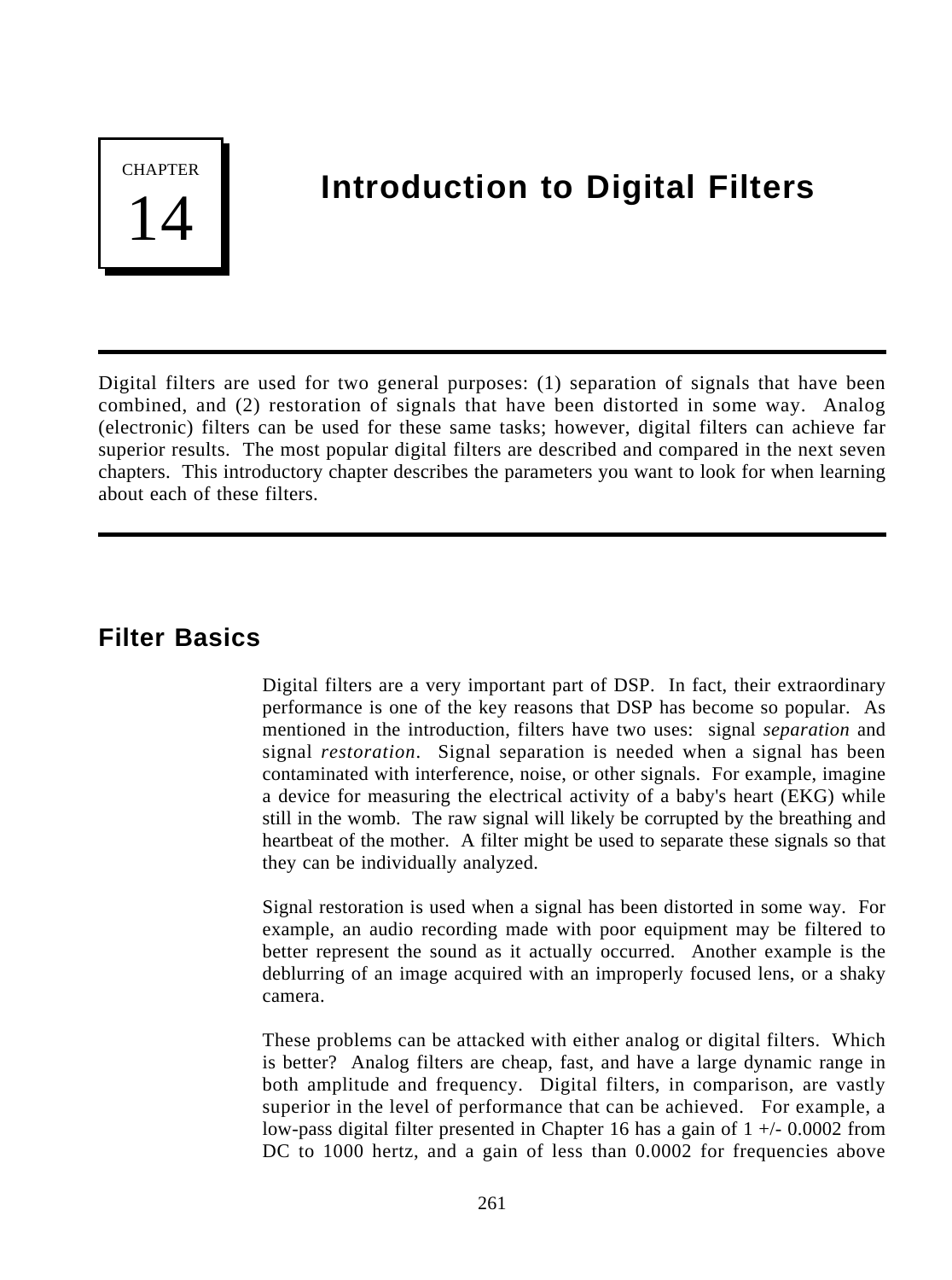1001 hertz. The entire transition occurs within only 1 hertz. Don't expect this from an op amp circuit! Digital filters can achieve *thousands* of times better performance than analog filters. This makes a dramatic difference in how filtering problems are approached. With analog filters, the emphasis is on handling limitations of the electronics, such as the accuracy and stability of the resistors and capacitors. In comparison, digital filters are so good that the performance of the filter is frequently ignored. The emphasis shifts to the limitations of the *signals*, and the *theoretical* issues regarding their processing.

It is common in DSP to say that a filter's input and output signals are in the *time domain*. This is because signals are usually created by sampling at regular intervals of *time*. But this is not the only way sampling can take place. The second most common way of sampling is at equal intervals in *space*. For example, imagine taking simultaneous readings from an array of strain sensors mounted at one centimeter increments along the length of an aircraft wing. Many other domains are possible; however, time and space are by far the most common. When you see the term *time domain* in DSP, remember that it may actually refer to samples taken over time, or it may be a general reference to any domain that the samples are taken in.

As shown in Fig. 14-1, every linear filter has an **impulse response**, a **step response** and a **frequency response.** Each of these responses contains complete information about the filter, but in a different form. If one of the three is specified, the other two are fixed and can be directly calculated. All three of these representations are important, because they describe how the filter will react under different circumstances.

The most straightforward way to implement a digital filter is by *convolving* the input signal with the digital filter's *impulse response*. All possible linear filters can be made in this manner. (This should be obvious. If it isn't, you probably don't have the background to understand this section on filter design. Try reviewing the previous section on DSP fundamentals). When the *impulse response* is used in this way, filter designers give it a special name: the **filter kernel**.

There is also another way to make digital filters, called **recursion**. When a filter is implemented by convolution, each sample in the output is calculated by *weighting* the samples in the input, and adding them together. Recursive filters are an extension of this, using previously calculated values from the *output*, besides points from the *input*. Instead of using a filter kernel, recursive filters are defined by a set of **recursion coefficients**. This method will be discussed in detail in Chapter 19. For now, the important point is that all linear filters have an impulse response, even if you don't use it to implement the filter. To find the impulse response of a recursive filter, simply feed in an impulse, and see what comes out. The impulse responses of recursive filters are composed of sinusoids that exponentially decay in amplitude. In principle, this makes their impulse responses *infinitely long*. However, the amplitude eventually drops below the round-off noise of the system, and the remaining samples can be ignored. Because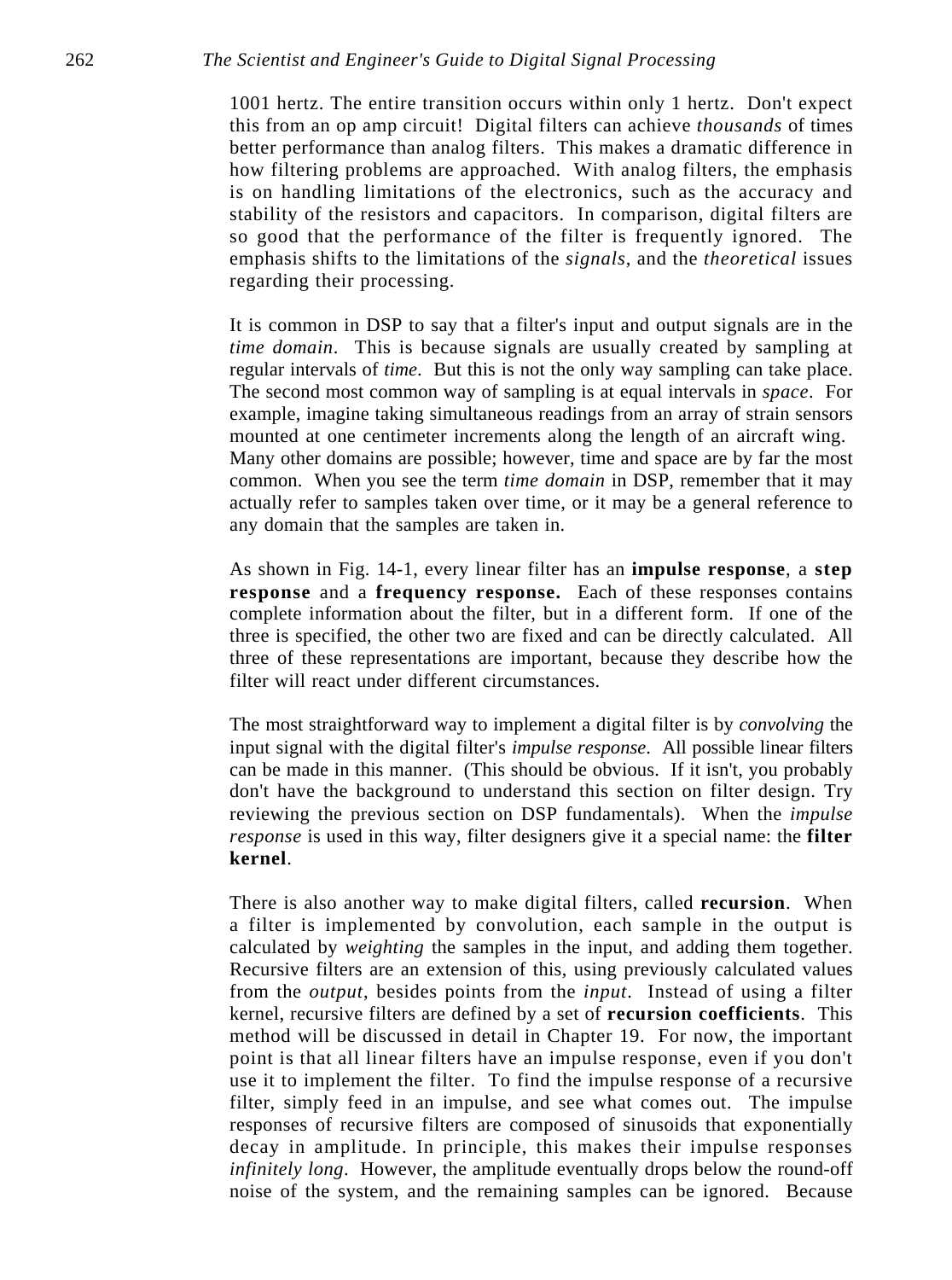

FIGURE 14-1

Filter parameters. Every linear filter has an impulse response, a step response, and a frequency response. The step response, (b), can be found by discrete integration of the impulse response, (a). The frequency response can be found from the impulse response by using the Fast Fourier Transform (FFT), and can be displayed either on a linear scale, (c), or in decibels, (d).

of this characteristic, recursive filters are also called **Infinite Impulse Response or IIR** filters. In comparison, filters carried out by convolution are called **Finite Impulse Response or FIR** filters.

As you know, the *impulse response* is the output of a system when the input is an *impulse*. In this same manner, the *step response* is the output when the input is a *step* (also called an *edge*, and an *edge response*). Since the step is the integral of the impulse, the step response is the integral of the impulse response. This provides two ways to find the step response: (1) feed a step waveform into the filter and see what comes out, or (2) integrate the impulse response. (To be mathematically correct: *integration* is used with continuous signals, while *discrete integration*, i.e., a running sum, is used with discrete signals). The frequency response can be found by taking the DFT (using the FFT algorithm) of the impulse response. This will be reviewed later in this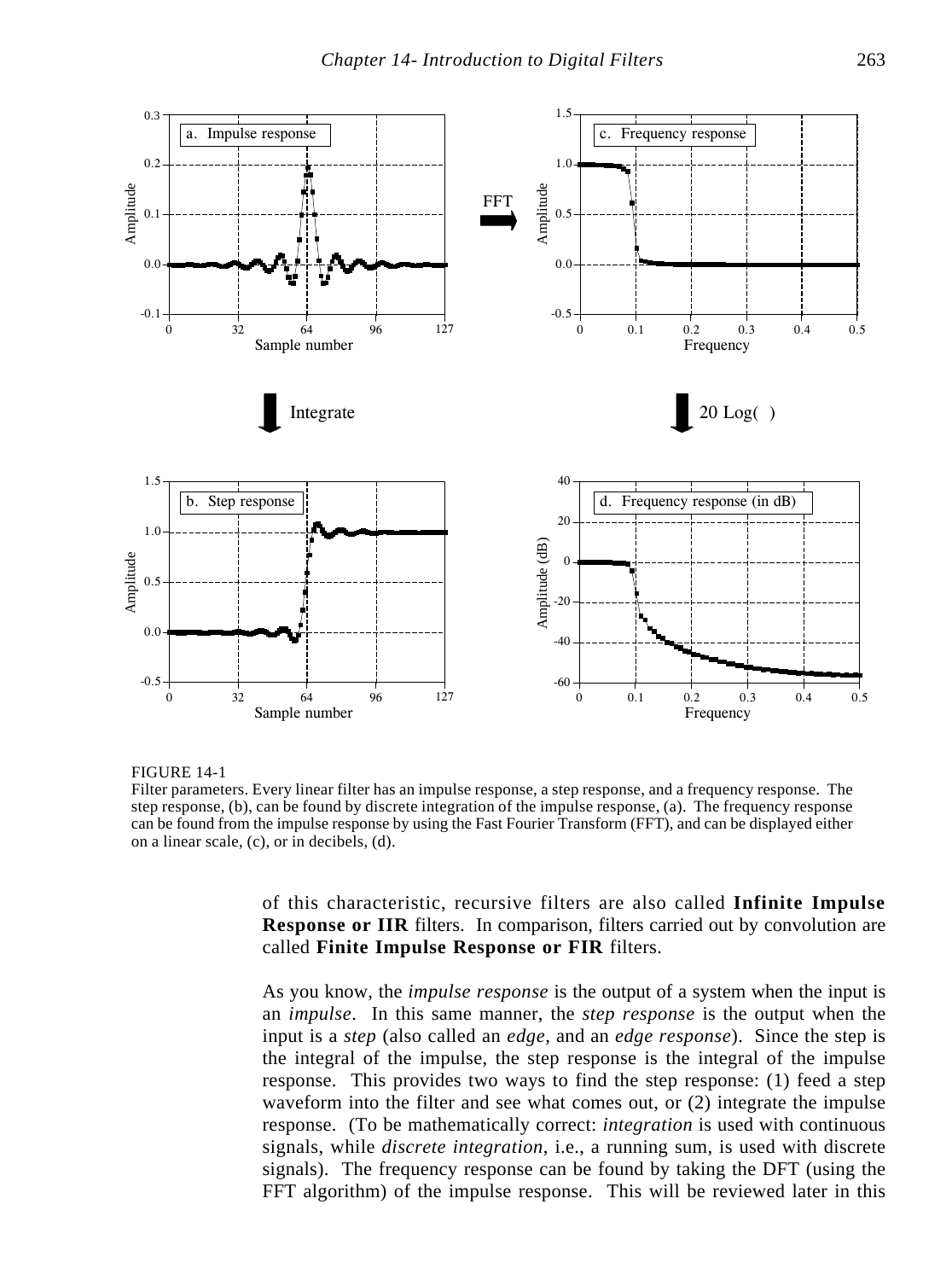chapter. The frequency response can be plotted on a linear vertical axis, such as in (c), or on a logarithmic scale (decibels), as shown in (d). The linear scale is best at showing the passband ripple and roll-off, while the decibel scale is needed to show the stopband attenuation.

Don't remember decibels? Here is a quick review. A **bel** (in honor of Alexander Graham Bell) means that the power is changed by a *factor of ten*. For example, an electronic circuit that has 3 bels of amplification produces an output signal with  $10 \times 10 \times 10 = 1000$  times the power of the input. A **decibel (dB)** is one-tenth of a bel. Therefore, the decibel values of: -20dB, -10dB, 0dB, 10dB & 20dB, mean the power ratios: 0.01, 0.1, 1, 10, & 100, respectively. In other words, every *ten* decibels mean that the power has changed by a factor of ten.

Here's the catch: you usually want to work with a signal's *amplitude*, not its *power*. For example, imagine an amplifier with 20dB of gain. By definition, this means that the power in the signal has increased by a factor of 100. Since amplitude is proportional to the square-root of power, the amplitude of the output is 10 times the amplitude of the input. While 20dB means a factor of 100 in power, it only means a factor of 10 in amplitude. Every *twenty* decibels mean that the amplitude has changed by a factor of ten. In equation form:

EQUATION 14-1 Definition of decibels. Decibels are a way of expressing a *ratio* between two signals. Ratios of power  $(P_1 \& P_2)$  use a different equation from ratios of amplitude  $(A_1 \& A_2)$ .

dB = 
$$
10 \log_{10} \frac{P_2}{P_1}
$$
  
dB =  $20 \log_{10} \frac{A_2}{A}$ 

*P*<sup>2</sup>

*A*1

The above equations use the base 10 logarithm; however, many computer languages only provide a function for the base *e* logarithm (the natural log, written  $\log_e x$  or  $\ln x$ ). The natural log can be use by modifying the above equations: dB = 4.342945  $\log_e(P_2/P_1)$  and dB = 8.685890  $\log_e(A_2/A_1)$ .

Since decibels are a way of expressing the ratio between two signals, they are ideal for describing the gain of a system, i.e., the ratio between the output and the input signal. However, engineers also use decibels to specify the amplitude (or power) of a *single* signal, by referencing it to some standard. For example, the term: **dBV** means that the signal is being referenced to a 1 volt rms signal. Likewise, **dBm** indicates a reference signal producing 1 mW into a 600 ohms load (about 0.78 volts rms).

If you understand nothing else about decibels, remember two things: First, -3dB means that the amplitude is reduced to 0.707 (and the power is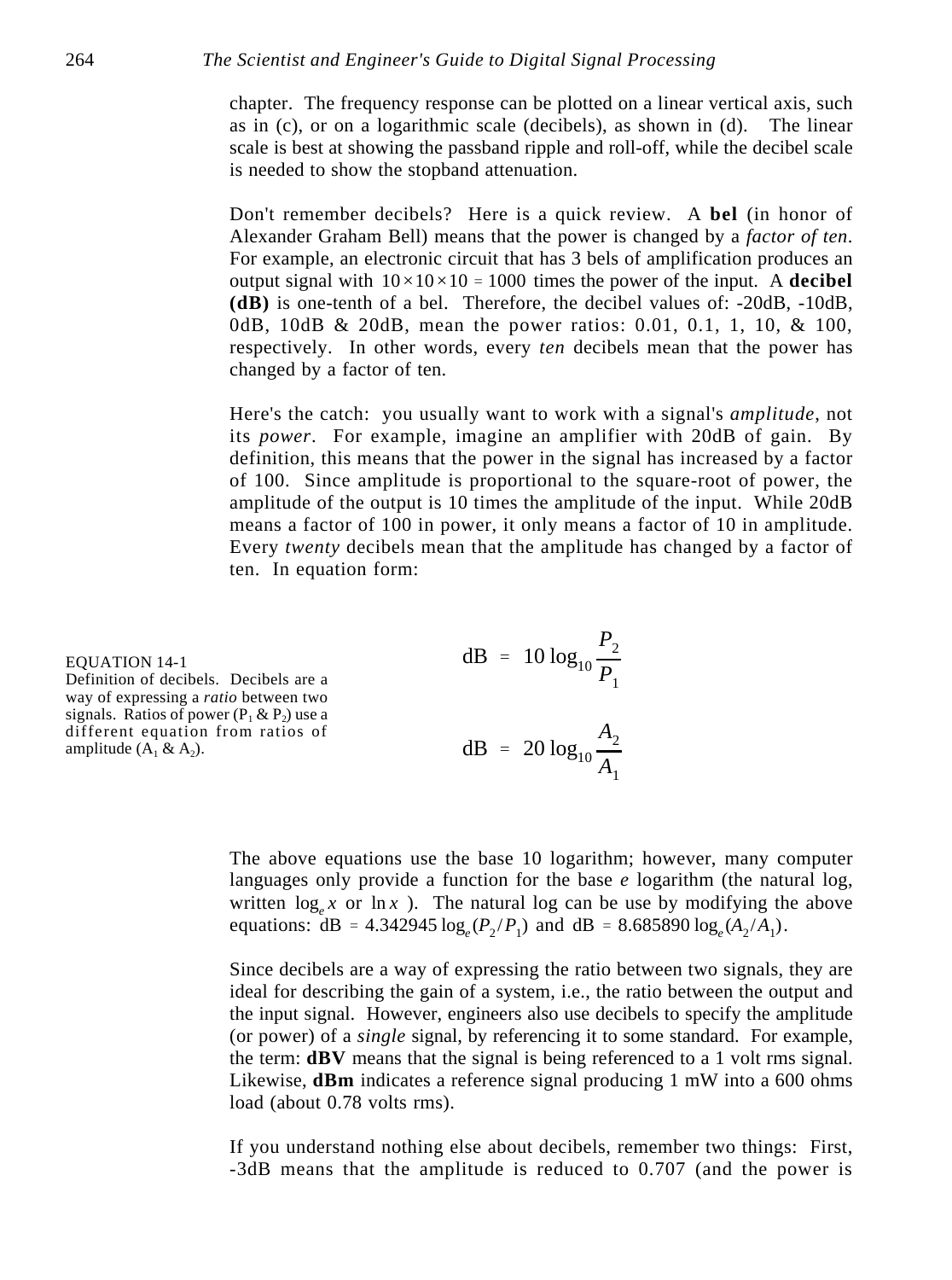therefore reduced to 0.5). Second, memorize the following conversions between decibels and *amplitude* ratios:

> 60dB = 1000  $40dB = 100$  $20dB = 10$  $0dB = 1$  $-20dB = 0.1$  $-40dB = 0.01$  $-60dB = 0.001$

## **How Information is Represented in Signals**

The most important part of any DSP task is understanding how *information* is contained in the signals you are working with. There are many ways that information can be contained in a signal. This is especially true if the signal is manmade. For instance, consider all of the modulation schemes that have been devised: AM, FM, single-sideband, pulse-code modulation, pulse-width modulation, etc. The list goes on and on. Fortunately, there are only two ways that are common for information to be represented in naturally occurring signals. We will call these: **information represented in the time domain**, and **information represented in the frequency domain**.

Information represented in the time domain describes when something occurs and what the amplitude of the occurrence is. For example, imagine an experiment to study the light output from the sun. The light output is measured and recorded once each second. Each sample in the signal indicates what is happening at that instant, and the level of the event. If a solar flare occurs, the signal directly provides information on the time it occurred, the duration, the development over time, etc. Each sample contains information that is interpretable without reference to any other sample. Even if you have only one sample from this signal, you still know something about what you are measuring. This is the simplest way for information to be contained in a signal.

In contrast, information represented in the frequency domain is more indirect. Many things in our universe show periodic motion. For example, a wine glass struck with a fingernail will vibrate, producing a ringing sound; the pendulum of a grandfather clock swings back and forth; stars and planets rotate on their axis and revolve around each other, and so forth. By measuring the frequency, phase, and amplitude of this periodic motion, information can often be obtained about the system producing the motion. Suppose we sample the sound produced by the ringing wine glass. The fundamental frequency and harmonics of the periodic vibration relate to the mass and elasticity of the material. A single sample, in itself, contains no information about the periodic motion, and therefore no information about the wine glass. The information is contained in the *relationship* between many points in the signal.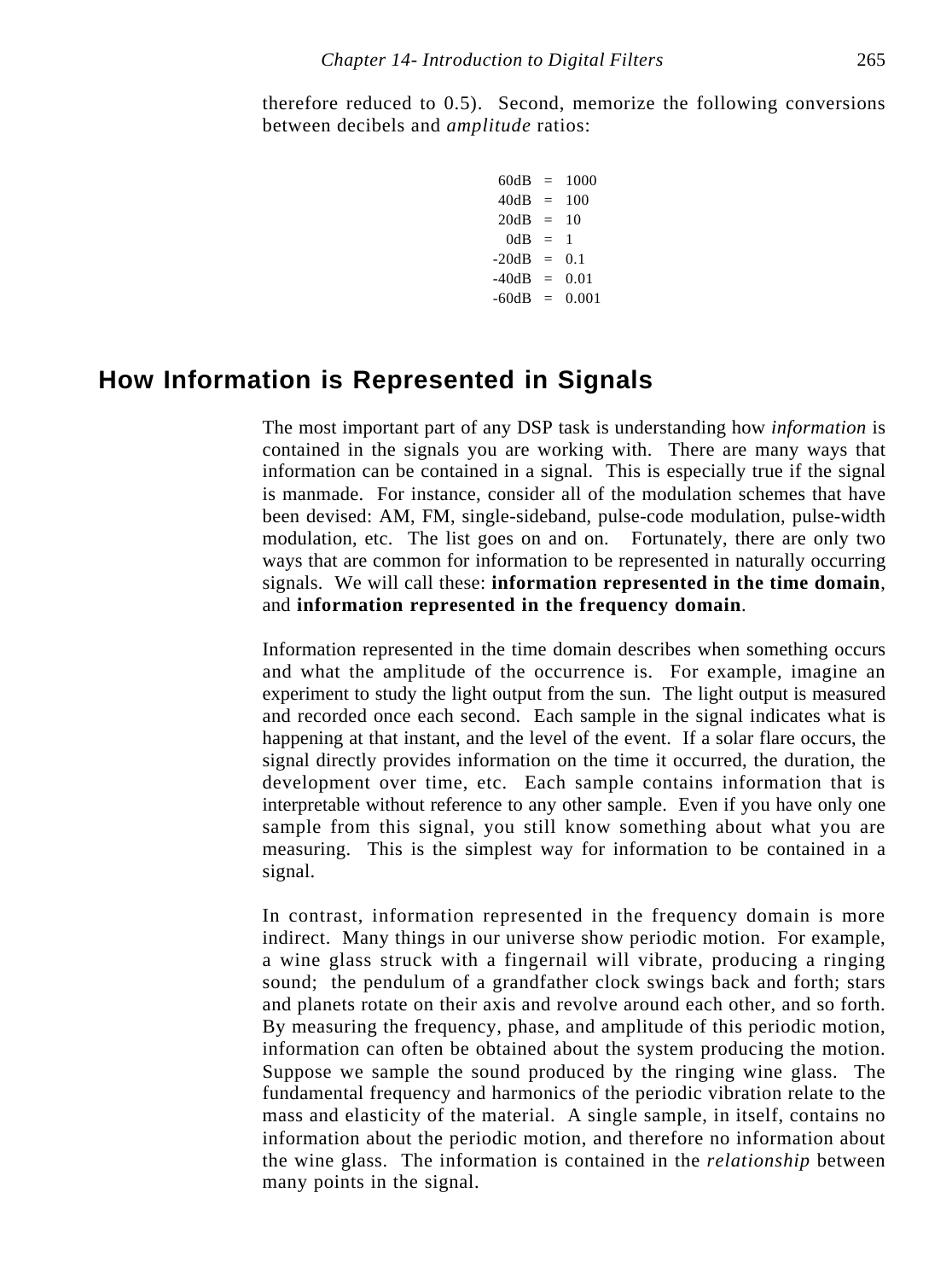This brings us to the importance of the step and frequency responses. The *step response* describes how information represented in the *time domain* is being modified by the system. In contrast, the *frequency response* shows how information represented in the *frequency domain* is being changed. This distinction is absolutely critical in filter design because it is not possible to optimize a filter for both applications. Good performance in the time domain results in poor performance in the frequency domain, and vice versa. If you are designing a filter to remove noise from an EKG signal (information represented in the time domain), the step response is the important parameter, and the frequency response is of little concern. If your task is to design a digital filter for a hearing aid (with the information in the frequency domain), the frequency response is all important, while the step response doesn't matter. Now let's look at what makes a filter optimal for time domain or frequency domain applications.

## **Time Domain Parameters**

It may not be obvious why the step response is of such concern in time domain filters. You may be wondering why the impulse response isn't the important parameter. The answer lies in the way that the human mind understands and processes information. Remember that the step, impulse and frequency responses all contain identical information, just in different arrangements. The step response is useful in time domain analysis because it matches the way humans view the information contained in the signals.

For example, suppose you are given a signal of some unknown origin and asked to analyze it. The first thing you will do is divide the signal into regions of similar characteristics. You can't stop from doing this; your mind will do it automatically. Some of the regions may be smooth; others may have large amplitude peaks; others may be noisy. This segmentation is accomplished by identifying the points that separate the regions. This is where the step function comes in. The step function is the purest way of representing a division between two dissimilar regions. It can mark when an event starts, or when an event ends. It tells you that whatever is on the *left* is somehow different from whatever is on the *right*. This is how the human mind views time domain information: a group of step functions dividing the information into regions of similar characteristics. The step response, in turn, is important because it describes how the dividing lines are being modified by the filter.

The step response parameters that are important in filter design are shown in Fig. 14-2. To distinguish events in a signal, the duration of the step response must be shorter than the spacing of the events. This dictates that the step response should be as *fast* (the DSP jargon) as possible. This is shown in Figs. (a) & (b). The most common way to specify the **risetime** (more jargon) is to quote the number of samples between the 10% and 90% amplitude levels. Why isn't a very fast risetime always possible? There are many reasons, noise reduction, inherent limitations of the data acquisition system, avoiding aliasing, etc.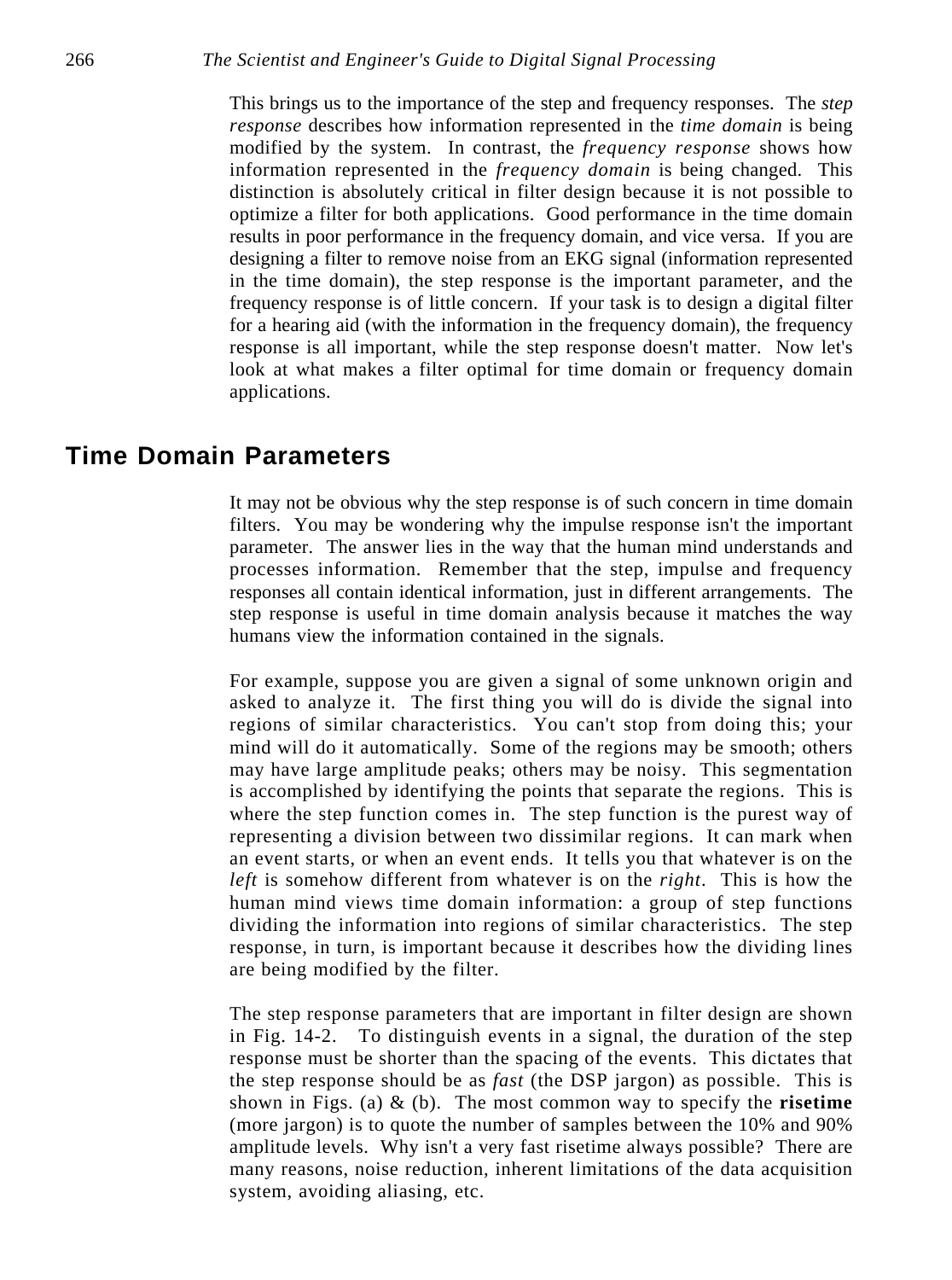

FIGURE 14-2

Parameters for evaluating *time domain* performance. The step response is used to measure how well a filter performs in the time domain. Three parameters are important: (1) transition speed (risetime), shown in (a) and (b), (2) overshoot, shown in (c) and (d), and (3) phase linearity (symmetry between the top and bottom halves of the step), shown in (e) and (f).

Figures (c) and (d) shows the next parameter that is important: **overshoot** in the step response. Overshoot must generally be eliminated because it changes the amplitude of samples in the signal; this is a basic distortion of the information contained in the time domain. This can be summed up in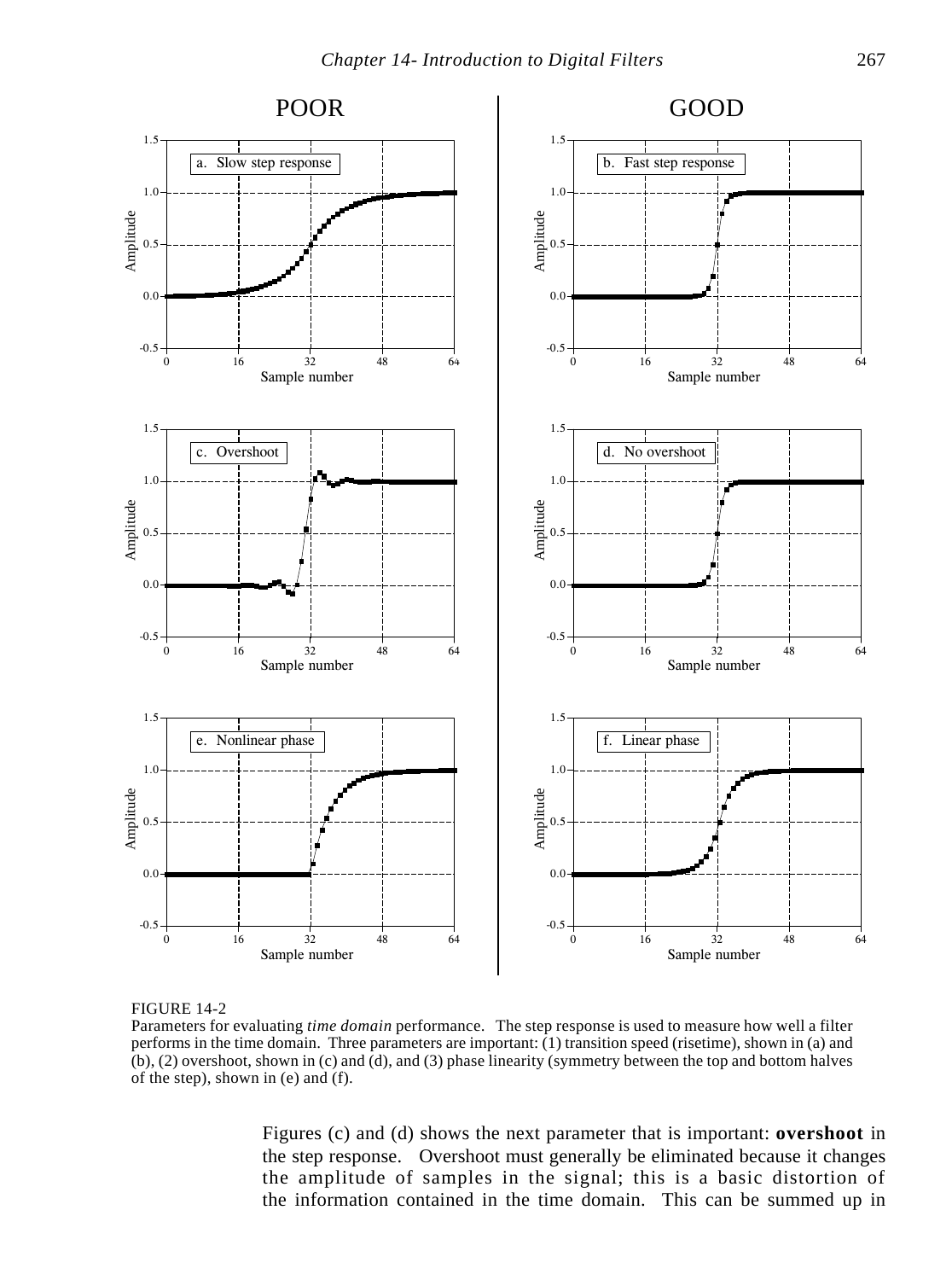one question: Is the overshoot you observe in a signal coming from the thing you are trying to measure, or from the filter you have used?

Finally, it is often desired that the upper half of the step response be symmetrical with the lower half, as illustrated in (e) and (f). This symmetry is needed to make the *rising edges* look the same as the *falling edges*. This symmetry is called **linear phase**, because the frequency response has a phase that is a straight line (discussed in Chapter 19). Make sure you understand these three parameters; they are the key to evaluating time domain filters.

# **Frequency Domain Parameters**

Figure 14-3 shows the four basic frequency responses. The purpose of these filters is to allow some frequencies to pass unaltered, while completely blocking other frequencies. The **passband** refers to those frequencies that are passed, while the **stopband** contains those frequencies that are blocked. The **transition band** is between. A **fast roll-off** means that the transition band is very narrow. The division between the passband and transition band is called the **cutoff frequency.** In analog filter design, the cutoff frequency is usually defined to be where the amplitude is reduced to 0.707 (i.e., -3dB). Digital filters are less standardized, and it is common to see 99%, 90%, 70.7%, and 50% amplitude levels defined to be the cutoff frequency.

Figure 14-4 shows three parameters that measure how well a filter performs in the frequency domain. To separate closely spaced frequencies, the filter must have a **fast roll-off**, as illustrated in (a) and (b). For the passband frequencies to move through the filter unaltered, there must be no **passband ripple**, as shown in (c) and (d). Lastly, to adequately block the stopband frequencies, it is necessary to have good **stopband attenuation**, displayed in  $(e)$  and  $(f)$ .



#### FIGURE 14-3

The four common frequency responses. Frequency domain filters are generally used to pass certain frequencies (the *passband*), while blocking others (the *stopband*). Four responses are the most common: low-pass, high-pass, band-pass, and band-reject.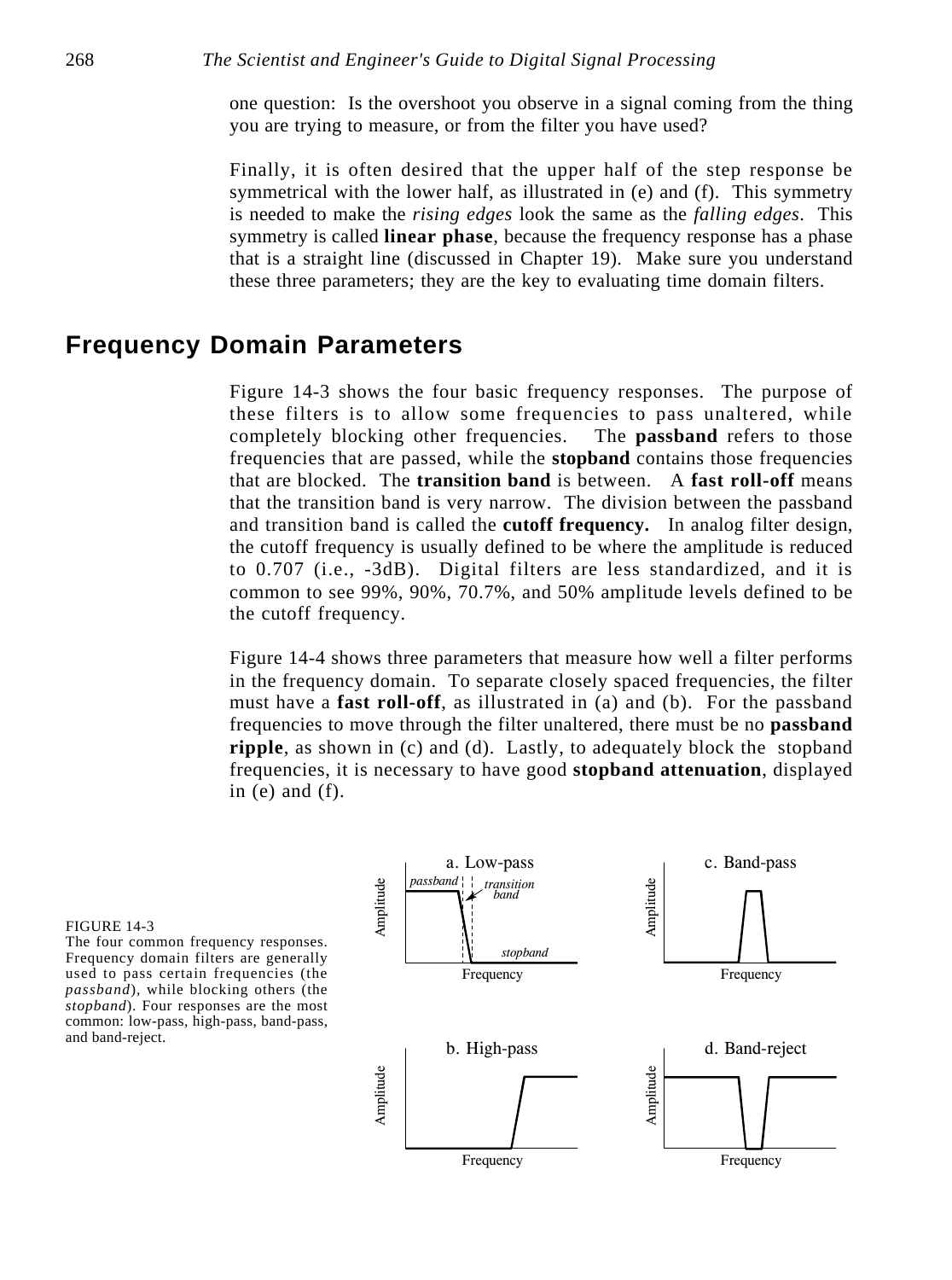

FIGURE 14-4

Parameters for evaluating *frequency domain* performance. The frequency responses shown are for low-pass filters. Three parameters are important: (1) roll-off sharpness, shown in (a) and (b), (2) passband ripple, shown in (c) and (d), and (3) stopband attenuation, shown in (e) and (f).

Why is there nothing about the *phase* in these parameters? First, the phase isn't important in most frequency domain applications. For example, the phase of an audio signal is almost completely random, and contains little useful information. Second, if the phase is important, it is very easy to make digital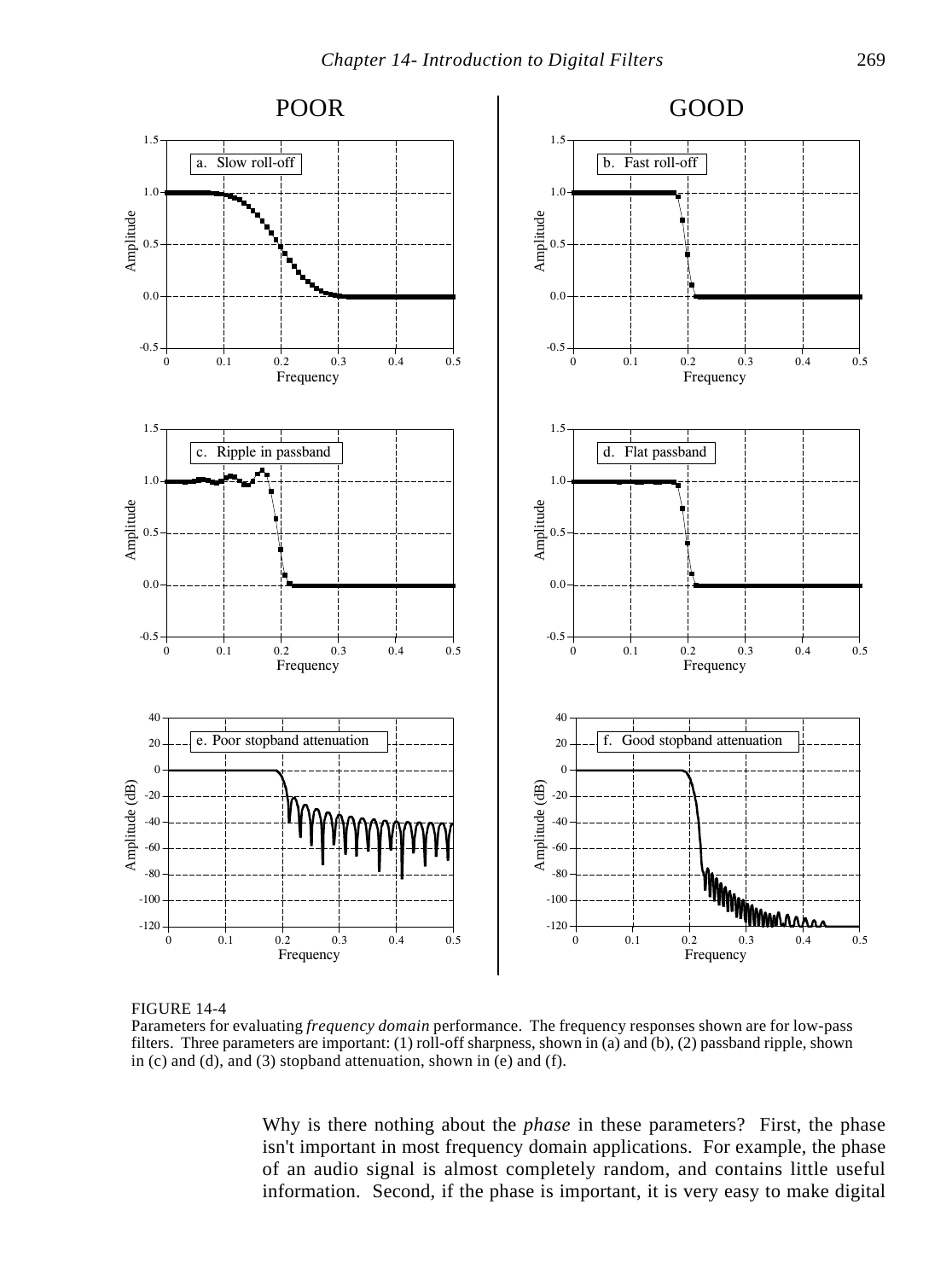filters with a *perfect* phase response, i.e., all frequencies pass through the filter with a zero phase shift (also discussed in Chapter 19). In comparison, analog filters are ghastly in this respect.

Previous chapters have described how the DFT converts a system's impulse response into its frequency response. Here is a brief review. The quickest way to calculate the DFT is by means of the FFT algorithm presented in Chapter 12. Starting with a filter kernel *N* samples long, the FFT calculates the frequency spectrum consisting of an *N* point *real part* and an *N* point *imaginary part*. Only samples 0 to *N*/2 of the FFT's real and imaginary parts contain useful information; the remaining points are duplicates (negative frequencies) and can be ignored. Since the real and imaginary parts are difficult for humans to understand, they are usually converted into polar notation as described in Chapter 8. This provides the magnitude and phase signals, each running from sample 0 to sample  $N/2$  (i.e.,  $N/2 + 1$  samples in each signal). For example, an impulse response of 256 points will result in a frequency response running from point 0 to 128. Sample 0 represents DC, i.e., zero frequency. Sample 128 represents one-half of the sampling rate. Remember, no frequencies higher than one-half of the sampling rate can appear in sampled data.

The number of samples used to represent the impulse response can be arbitrarily large. For instance, suppose you want to find the frequency response of a filter kernel that consists of 80 points. Since the FFT only works with signals that are a power of two, you need to add 48 zeros to the signal to bring it to a length of 128 samples. This *padding with zeros* does not change the impulse response. To understand why this is so, think about what happens to these added zeros when the input signal is convolved with the system's impulse response. The added zeros simply *vanish* in the convolution, and do not affect the outcome.

Taking this a step further, you could add *many* zeros to the impulse response to make it, say, 256, 512, or 1024 points long. The important idea is that longer impulse responses result in a closer spacing of the data points in the frequency response. That is, there are more samples spread between DC and one-half of the sampling rate. Taking this to the extreme, if the impulse response is padded with an *infinite* number of zeros, the data points in the frequency response are infinitesimally close together, i.e., a continuous line. In other words, the frequency response of a filter is really a *continuous* signal between DC and one-half of the sampling rate. The output of the DFT is a *sampling* of this continuous line. What length of impulse response should you use when calculating a filter's frequency response? As a first thought, try  $N=1024$ , but don't be afraid to change it if needed (such as insufficient resolution or excessive computation time).

Keep in mind that the "good" and "bad" parameters discussed in this chapter are only generalizations. Many signals don't fall neatly into categories. For example, consider an EKG signal contaminated with 60 hertz interference. The information is encoded in the *time domain*, but the interference is best dealt with in the *frequency domain*. The best design for this application is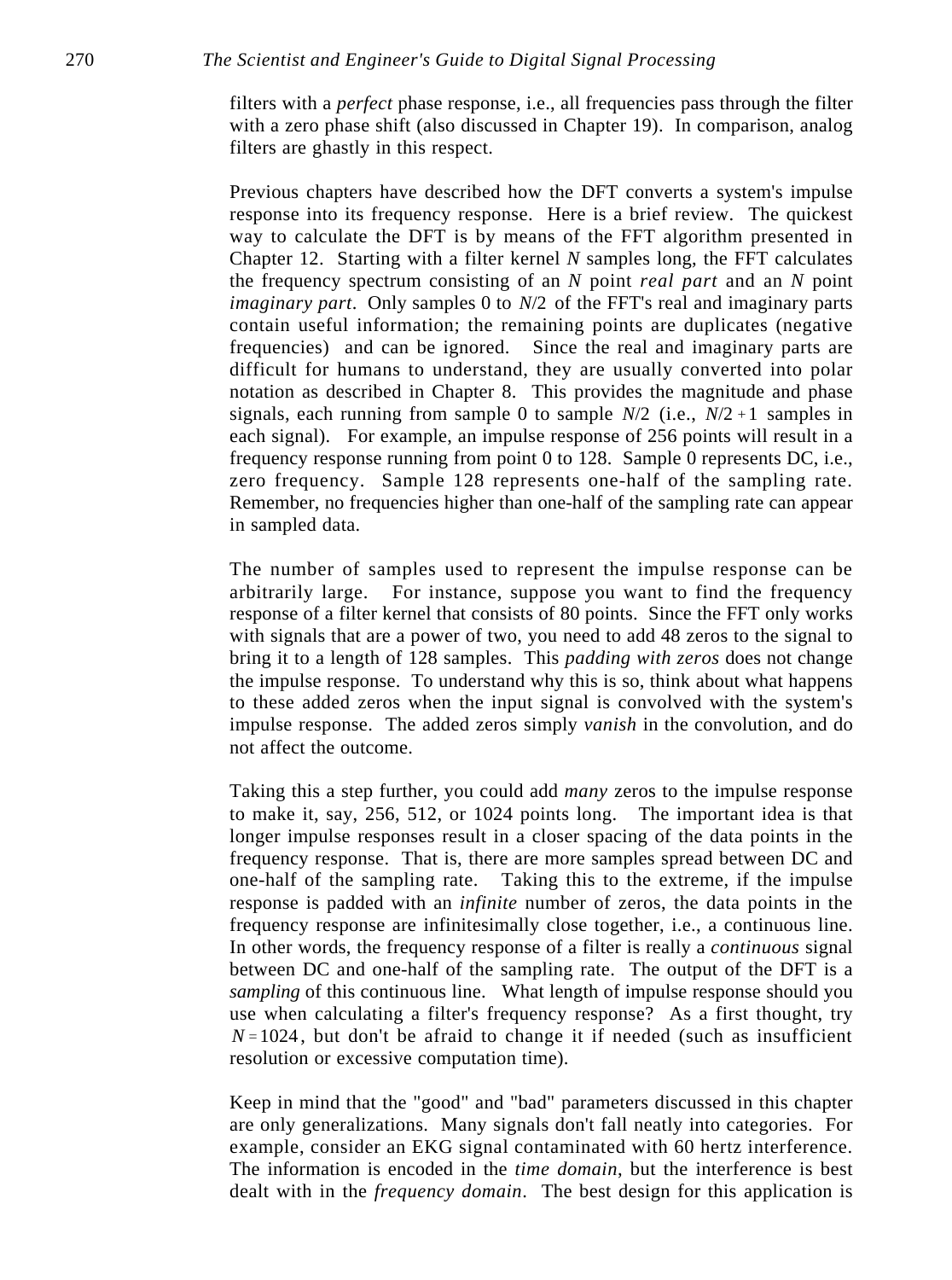

#### FIGURE 14-5

Example of spectral inversion. The low-pass filter kernel in (a) has the frequency response shown in (b). A high-pass filter kernel, (c), is formed by changing the sign of each sample in (a), and adding one to the sample at the center of symmetry. This action in the time domain *inverts* the frequency spectrum (i.e., flips it top-forbottom), as shown by the high-pass frequency response in (d).

bound to have trade-offs, and might go against the conventional wisdom of this chapter. Remember the number one rule of education: *A paragraph in a book doesn't give you a license to stop thinking*.

## **High-Pass, Band-Pass and Band-Reject Filters**

High-pass, band-pass and band-reject filters are designed by starting with a low-pass filter, and then converting it into the desired response. For this reason, most discussions on filter design only give examples of low-pass filters. There are two methods for the low-pass to high-pass conversion: **spectral inversion** and **spectral reversal**. Both are equally useful.

An example of *spectral inversion* is shown in 14-5. Figure (a) shows a lowpass filter kernel called a windowed-sinc (the topic of Chapter 16). This filter kernel is 51 points in length, although many of samples have a value so small that they appear to be zero in this graph. The corresponding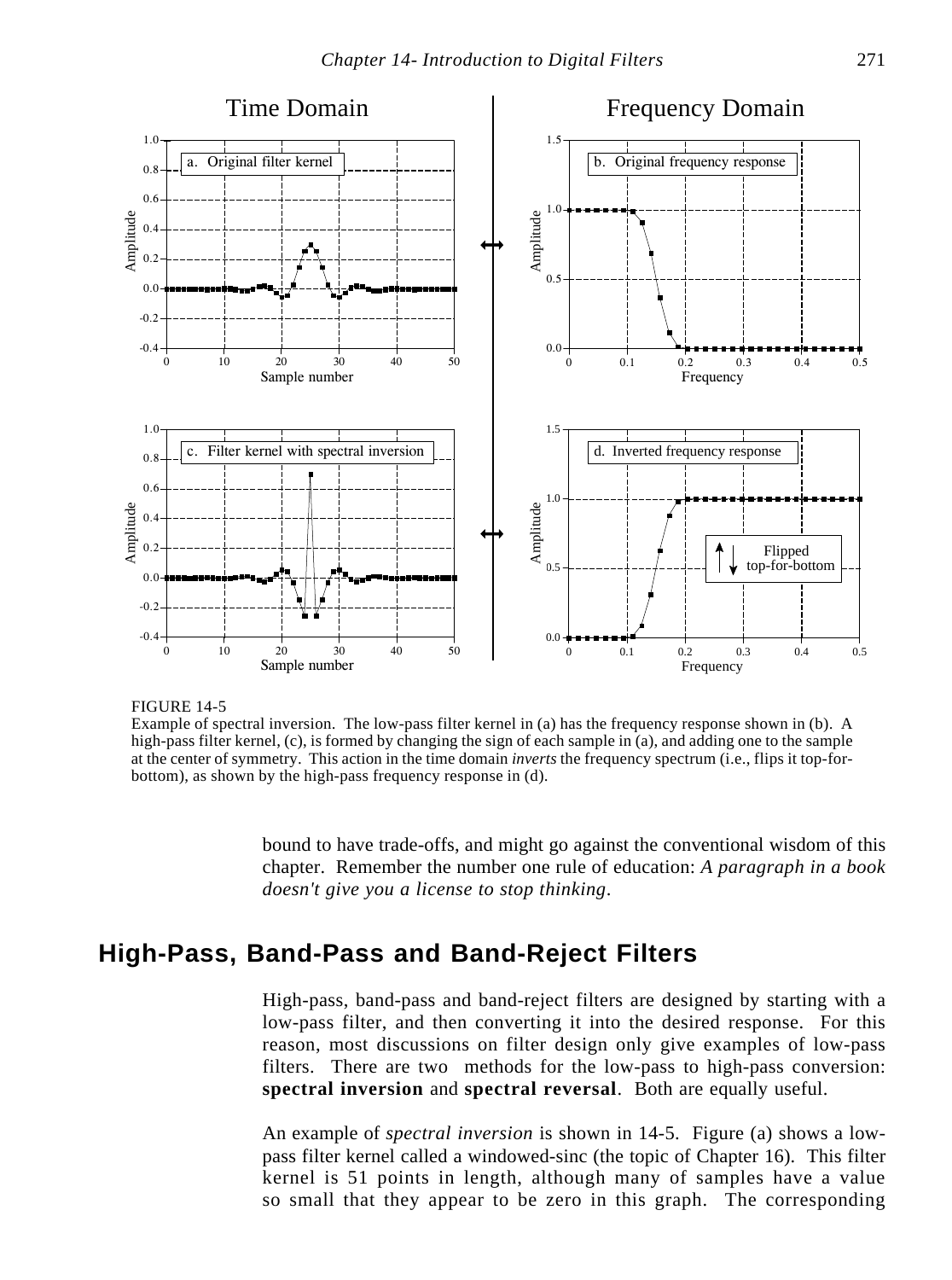

frequency response is shown in (b), found by adding 13 zeros to the filter kernel and taking a 64 point FFT. Two things must be done to change the low-pass filter kernel into a high-pass filter kernel. First, change the sign of each sample in the filter kernel. Second, add *one* to the sample at the center of symmetry. This results in the high-pass filter kernel shown in (c), with the frequency response shown in (d). Spectral inversion *flips* the frequency response *top-for-bottom*, changing the passbands into stopbands, and the stopbands into passbands. In other words, it changes a filter from low-pass to high-pass, high-pass to low-pass, band-pass to band-reject, or band-reject to band-pass.

Figure 14-6 shows why this two step modification to the time domain results in an inverted frequency spectrum. In (a), the input signal,  $x[n]$ , is applied to two systems in parallel. One of these systems is a low-pass filter, with an impulse response given by *h*[*n*]. The other system does *nothing* to the signal, and therefore has an impulse response that is a delta function,  $\delta[n]$ . The overall output, *y*[*n*], is equal to the output of the all-pass system *minus* the output of the low-pass system. Since the low frequency components are subtracted from the original signal, only the high frequency components appear in the output. Thus, a high-pass filter is formed.

This could be performed as a two step operation in a computer program: run the signal through a low-pass filter, and then subtract the filtered signal from the original. However, the entire operation can be performed in a signal stage by combining the two filter kernels. As described in Chapter

FIGURE 14-6

response of *h*[*n*].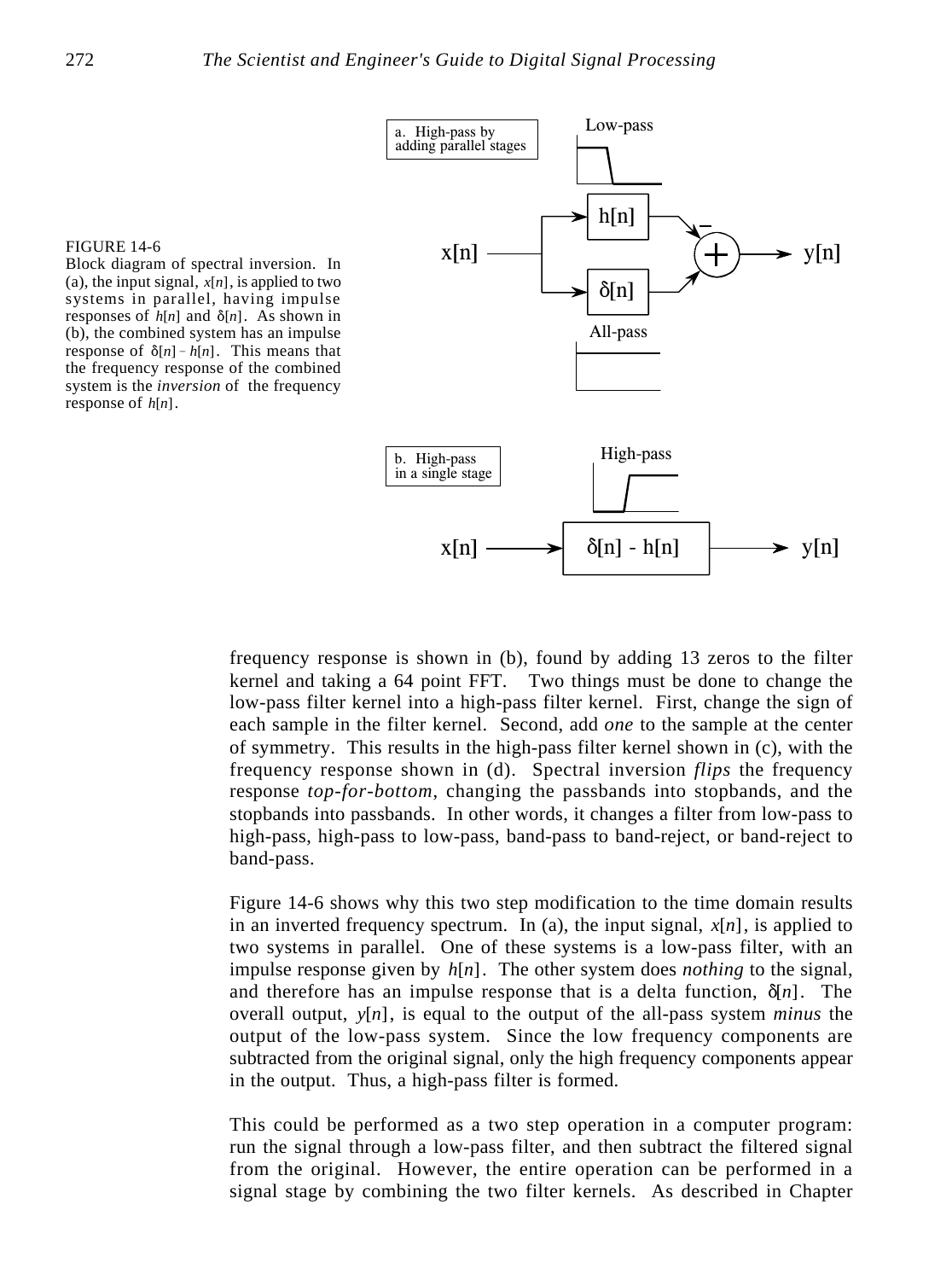

#### FIGURE 14-7

Example of spectral reversal. The low-pass filter kernel in (a) has the frequency response shown in (b). A high-pass filter kernel, (c), is formed by changing the sign of every other sample in (a). This action in the time domain results in the frequency domain being flipped *left-for-right*, resulting in the high-pass frequency response shown in (d).

7, parallel systems with added outputs can be combined into a single stage by adding their impulse responses. As shown in (b), the filter kernel for the highpass filter is given by:  $\delta[n] - h[n]$ . That is, change the sign of all the samples, and then add one to the sample at the center of symmetry.

For this technique to work, the low-frequency components exiting the low-pass filter must have the same phase as the low-frequency components exiting the all-pass system. Otherwise a complete subtraction cannot take place. This places two restrictions on the method: (1) the original filter kernel must have left-right symmetry (i.e., a zero or linear phase), and (2) the impulse must be added at the center of symmetry.

The second method for low-pass to high-pass conversion, *spectral reversal*, is illustrated in Fig. 14-7. Just as before, the low-pass filter kernel in (a) corresponds to the frequency response in (b). The high-pass filter kernel, (c), is formed by *changing the sign of every other sample* in (a). As shown in (d), this flips the frequency domain *left-for-right*: 0 becomes 0.5 and 0.5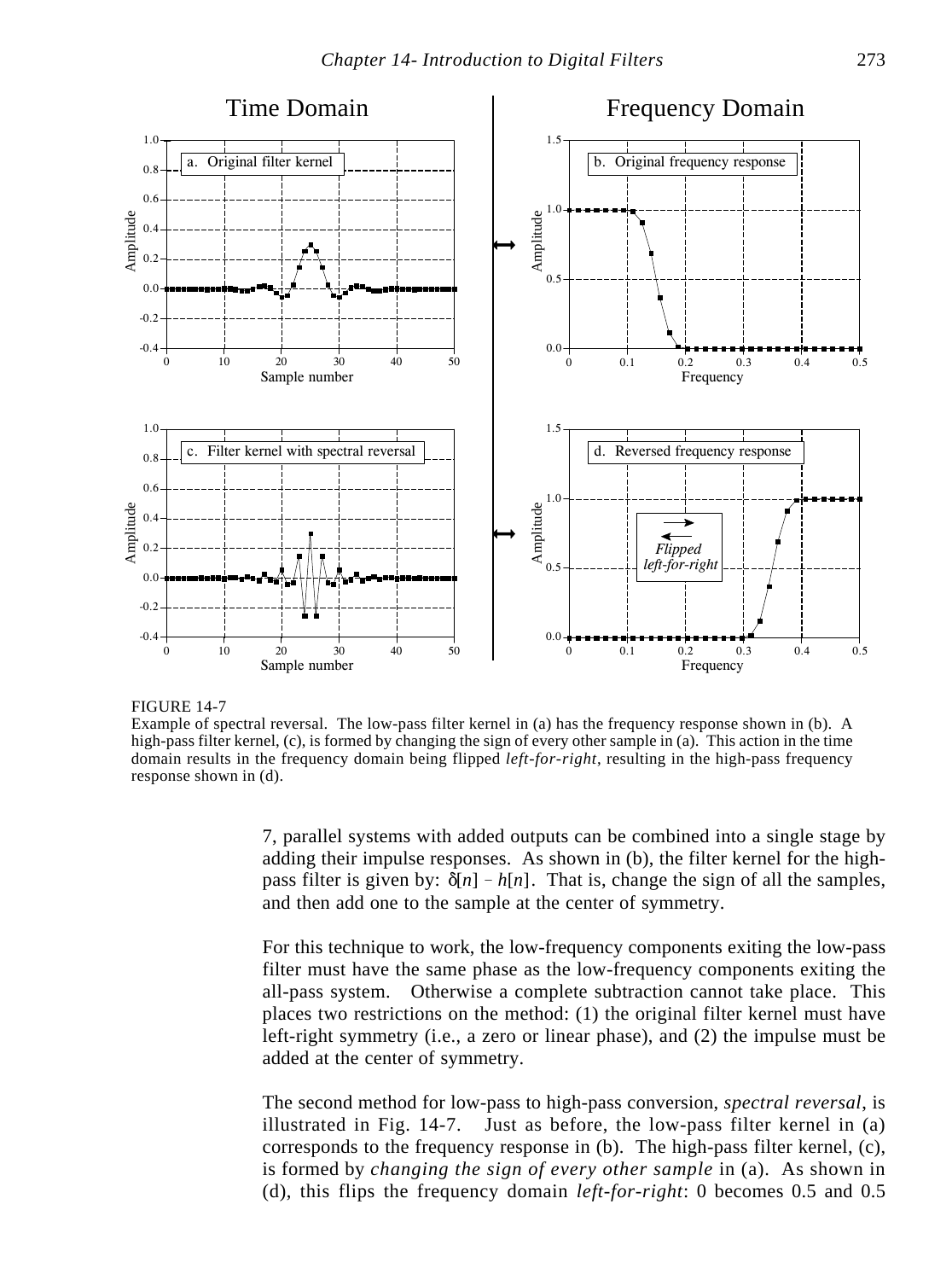

FIGURE 14-8 Designing a band-pass filter. As shown in (a), a band-pass filter can be formed by cascading a low-pass filter and a high-pass filter. This can be reduced to a single stage, shown in (b). The filter kernel of the single stage is equal to the *convolution* of the low-pass and highpass filter kernels.

> becomes 0. The cutoff frequency of the example low-pass filter is 0.15, resulting in the cutoff frequency of the high-pass filter being 0.35.

> Changing the sign of every other sample is equivalent to multiplying the filter kernel by a sinusoid with a frequency of 0.5. As discussed in Chapter 10, this has the effect of *shifting* the frequency domain by 0.5. Look at (b) and imagine the negative frequencies between -0.5 and 0 that are of mirror image of the frequencies between 0 and 0.5. The frequencies that appear in (d) are the negative frequencies from (b) shifted by 0.5.

> Lastly, Figs. 14-8 and 14-9 show how low-pass and high-pass filter kernels can be combined to form band-pass and band-reject filters. In short, *adding* the filter kernels produces a *band-reject* filter, while *convolving* the filter kernels produces a *band-pass* filter. These are based on the way cascaded and parallel systems are be combined, as discussed in Chapter 7. Multiple combination of these techniques can also be used. For instance, a band-pass filter can be designed by adding the two filter kernels to form a stop-pass filter, and then use *spectral inversion* or *spectral reversal* as previously described. All these techniques work very well with few surprises.

# **Filter Classification**

Table 14-1 summarizes how digital filters are classified by their *use* and by their *implementation*. The use of a digital filter can be broken into three categories: *time domain*, *frequency domain* and *custom*. As previously described, time domain filters are used when the information is encoded in the shape of the signal's waveform. Time domain filtering is used for such actions as: smoothing, DC removal, waveform shaping, etc. In contrast, frequency domain filters are used when the information is contained in the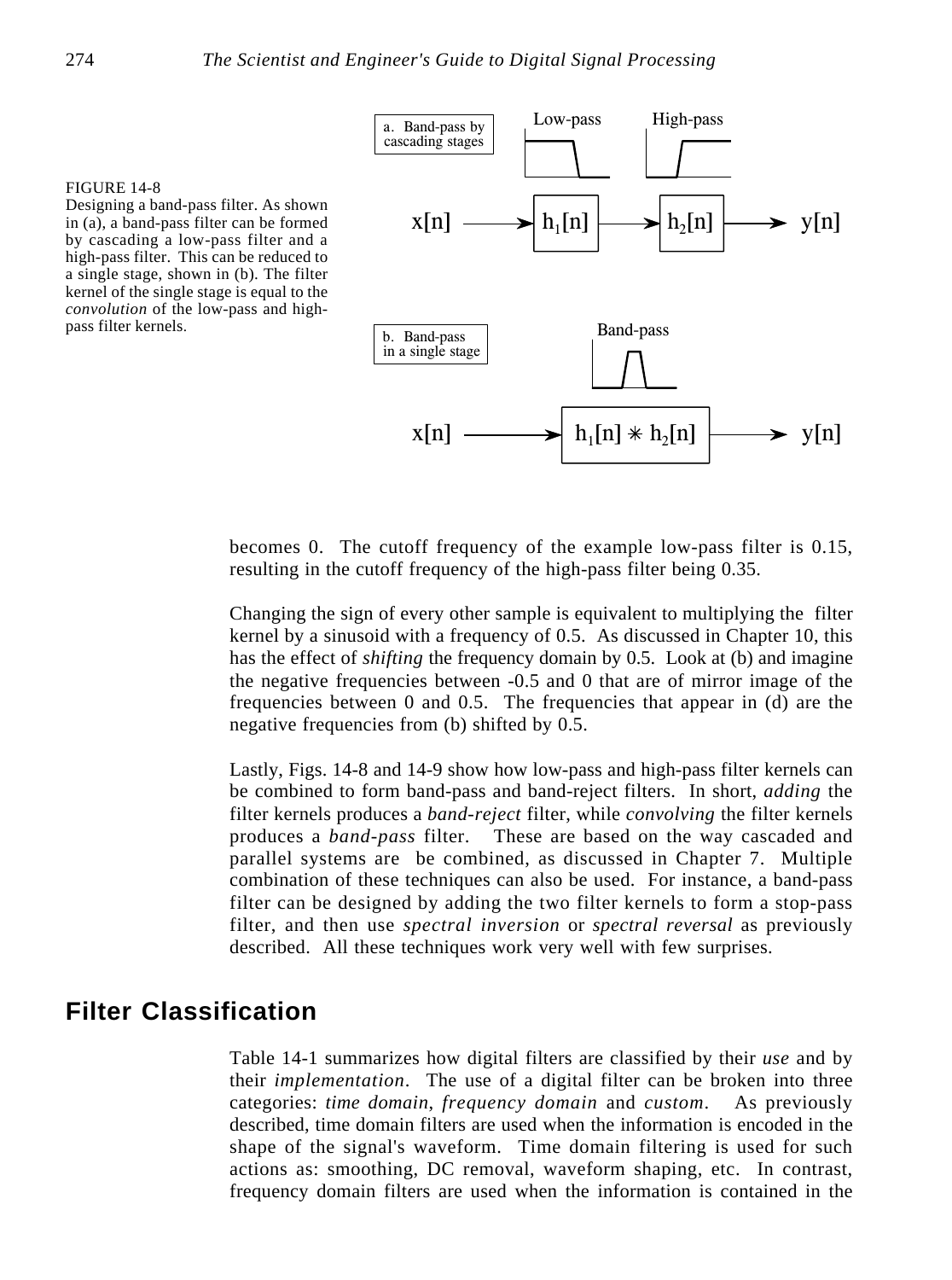

amplitude, frequency, and phase of the component sinusoids. The goal of these filters is to separate one band of frequencies from another. Custom filters are used when a special action is required by the filter, something more elaborate than the four basic responses (high-pass, low-pass, band-pass and band-reject). For instance, Chapter 17 describes how custom filters can be used for *deconvolution*, a way of counteracting an unwanted convolution.

#### FILTER IMPLEMENTED BY:

|                                      |                                              | Convolution<br>Finite Impulse Response (FIR) | Recursion<br>Infinite Impulse Response (IIR) |
|--------------------------------------|----------------------------------------------|----------------------------------------------|----------------------------------------------|
| FOR:<br><b>USED</b><br><b>FILTER</b> | Time Domain<br>(smoothing, DC removal)       | Moving average (Ch. 15)                      | Single pole (Ch. 19)                         |
|                                      | Frequency Domain<br>(separating frequencies) | Windowed-sinc (Ch. 16)                       | Chebyshev (Ch. 20)                           |
|                                      | Custom<br>(Deconvolution)                    | FIR custom (Ch. 17)                          | Iterative design (Ch. 26)                    |

TABLE 14-1 Filter classification. Filters can be divided by their *use*, and how they are *implemented*.